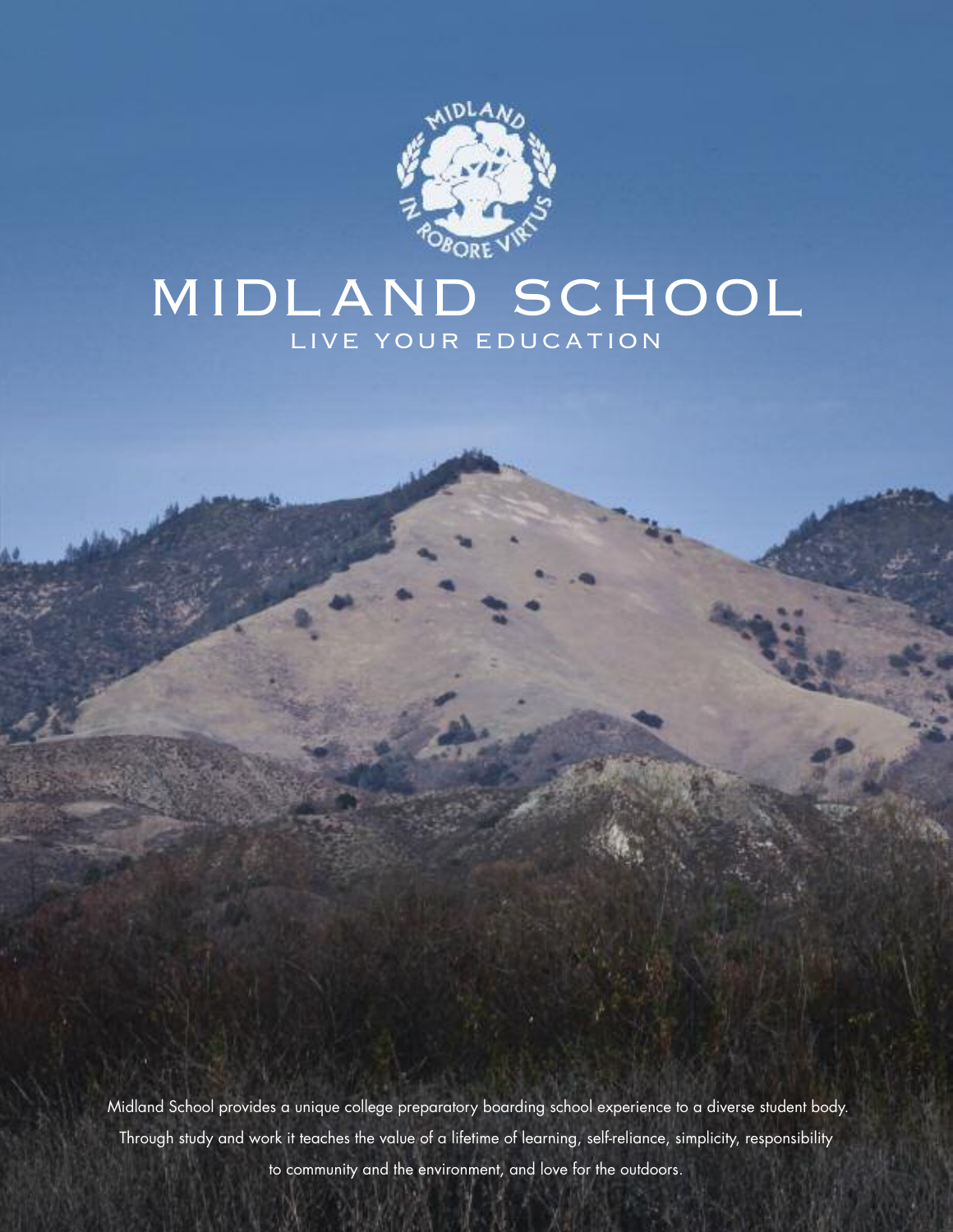

![](_page_1_Picture_1.jpeg)

#### BOARD OF TRUSTEES

Lorri Hamilton Durbin '85 President and Chair

Jonathan Andrews '64 Vice President

Rob Adams '85

John Martin '66 Alumni/ae President

Head of School

Nick Alexander '60

Alexander (Mike) Babcock

Edward S. Carpenter '64

Pam Doiron

Marguerite Graham

Tom Mone '72

TRUSTEES EMERITI

Mason Willrich '50

August 18, 2013

Dear Friends:

On behalf of Midland School, it is our pleasure to send this report to you. We want to once again thank the members of the Midland community who value their connection with the School and make it possible for us to continue to provide a unique educational experience to a discerning group of students.

Midland School exists because of the contributions many have made over its more than 80 years of existence. The School benefits from the fact that the generosity of past generations means that Midland operates with no debt, extraordinarily low overhead, and we consistently find a way to provide financial aid to over 50% of our student body. You, our donors, are part of that proud tradition of supporting the school so that we can meet our needs and those of our students.

In 2012-13 we graduated one of our strongest classes, a group of twenty four students, each of whom plans to attend college next year. The class showed its leadership and commitment to Midland, as every one of them pledged to make an annual gift to the School each year for the next five years. We are proud of all of our Midland alumni/ae who are "paying it forward."

We also completed our first comprehensive Campus Plan. The study and planning effort was undertaken to think strategically about how to ensure that Midland maintains a place-based education on a campus and ranch located at the edge of a remote and wild landscape. The plan addresses critical physical projects and is forward thinking in order to continue to attract well qualified students and provide them with a healthy and functional Midland experience as they prepare for college.

Again on behalf of the entire Midland community, we thank you for your support. We are grateful to the contributors listed within these pages, to our Mighty Oaks legacy donors, and for all of the friends of the school who make it possible for us to continue the Midland tradition.

Sincerely,

alexan L. Graham

William L. Graham **Matter and The Community Community** Lorri Hamilton Durbin '85 Head of School Chair, Board of Trustees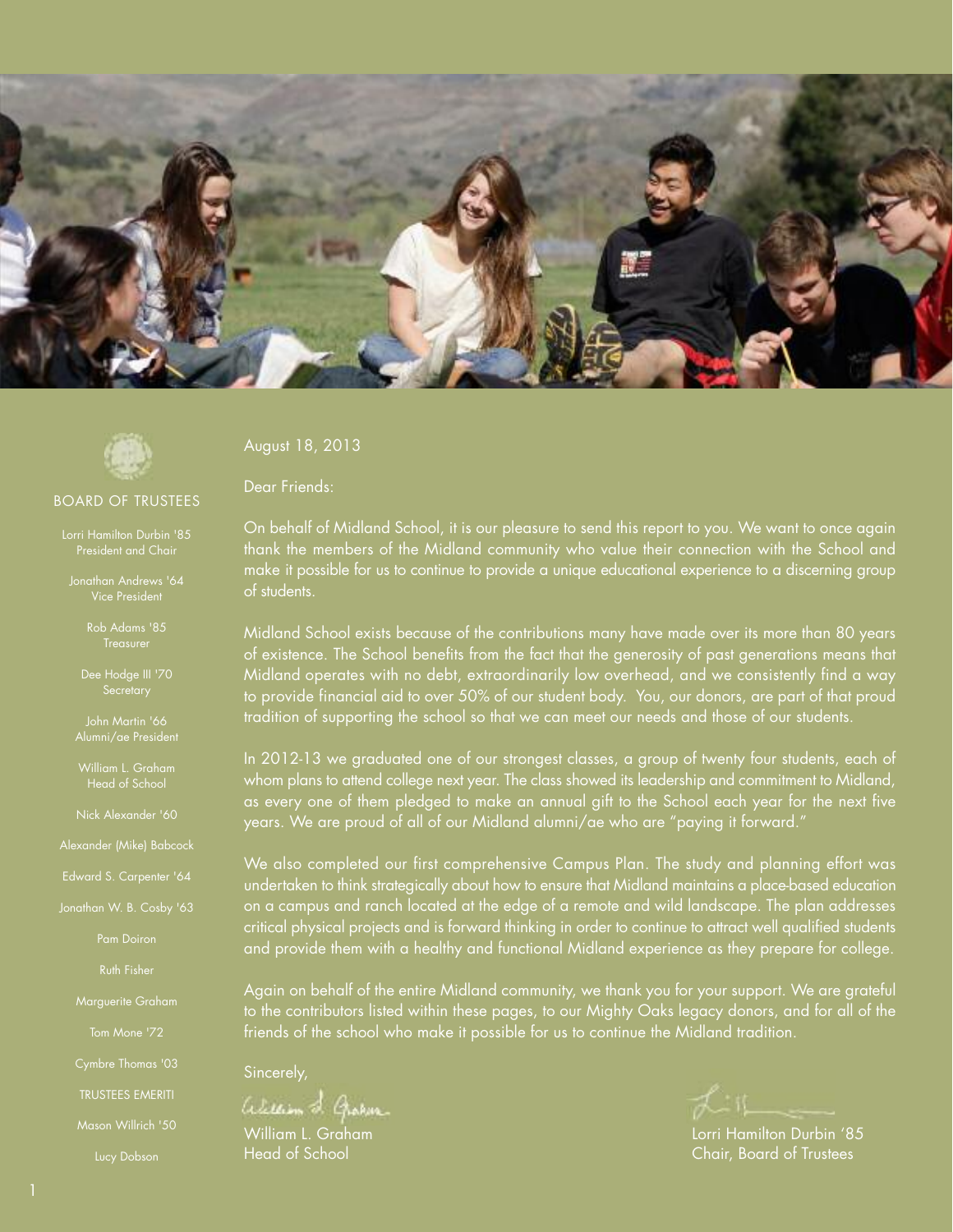![](_page_2_Picture_0.jpeg)

# SCHOOL AND DEVELOPMENT CALENDAR

September 9, 2013 First day of classes October 19, 2013 Fall Break December 14, 2013 Holiday Break

October 5-6, 2013 Parents Round-Up Weekend October 10-11, 2013 Los Angeles Area Gatherings November 8-10, 2013 Fall Board Meeting at Midland November 28, 2013 Thanksgiving at Midland

January 5, 2014 School Resumes February 15-23, 2014 Winter Break April 5-13, 2014 Spring Break May 31, 2014 Graduation

February 15, 2014 San Francisco Gathering February 7-9, 2014 Winter Board Meeting at Midland April 26-27, 2014 Alumni/ae, Parents & Friends Weekend May 16-18, 2014 Spring Board Meeting at Midland

# *YOU ARE A PART OF MIDLAND.* KEEP IN TOUCH.

 $\bullet$  $\bullet$  $\bullet$  $\bullet$  $\bullet$  $\bullet$  $\bullet$  $\bullet$  $\bullet$  $\bullet$ 

 $\bullet$ 

 $\bullet$  $\bullet$  $\bullet$  $\bullet$  Find out what other Alumni/ae are doing. Be a part of our Alumni/ae directory.

We love to hear from you! And we want to keep you posted on what's happening at Midland.

Help us keep our records up to date by providing your current contact information. We send mailings throughout the year, including the Midland Mirror, invitations to events on campus, receptions, and reunions.

Let us know of any news in your life by completing and returning this form. If you are interested in planning a reunion for your class, we are here to help.

> Please email updates to Adele Schopf: aschopf@midland-school.org.

Do you know of a student that belongs at Midland? If so, please email us their name, telephone, address, and email address to admissions@midland-school.org and we will contact them.

Name: \_\_\_\_\_\_\_\_\_\_\_\_\_\_\_\_\_\_\_\_\_\_\_\_\_\_\_\_\_\_\_\_\_\_\_\_\_\_

Address: \_\_\_\_\_\_\_\_\_\_\_\_\_\_\_\_\_\_\_\_\_\_\_\_\_\_\_\_\_\_\_\_\_\_\_\_\_

PLEASE CUT HERE.

**........** PLEASE CUT HERE.

Phone/email: \_\_\_\_\_\_\_\_\_\_\_\_\_\_\_\_\_\_\_\_\_\_\_\_\_\_\_\_\_\_\_\_\_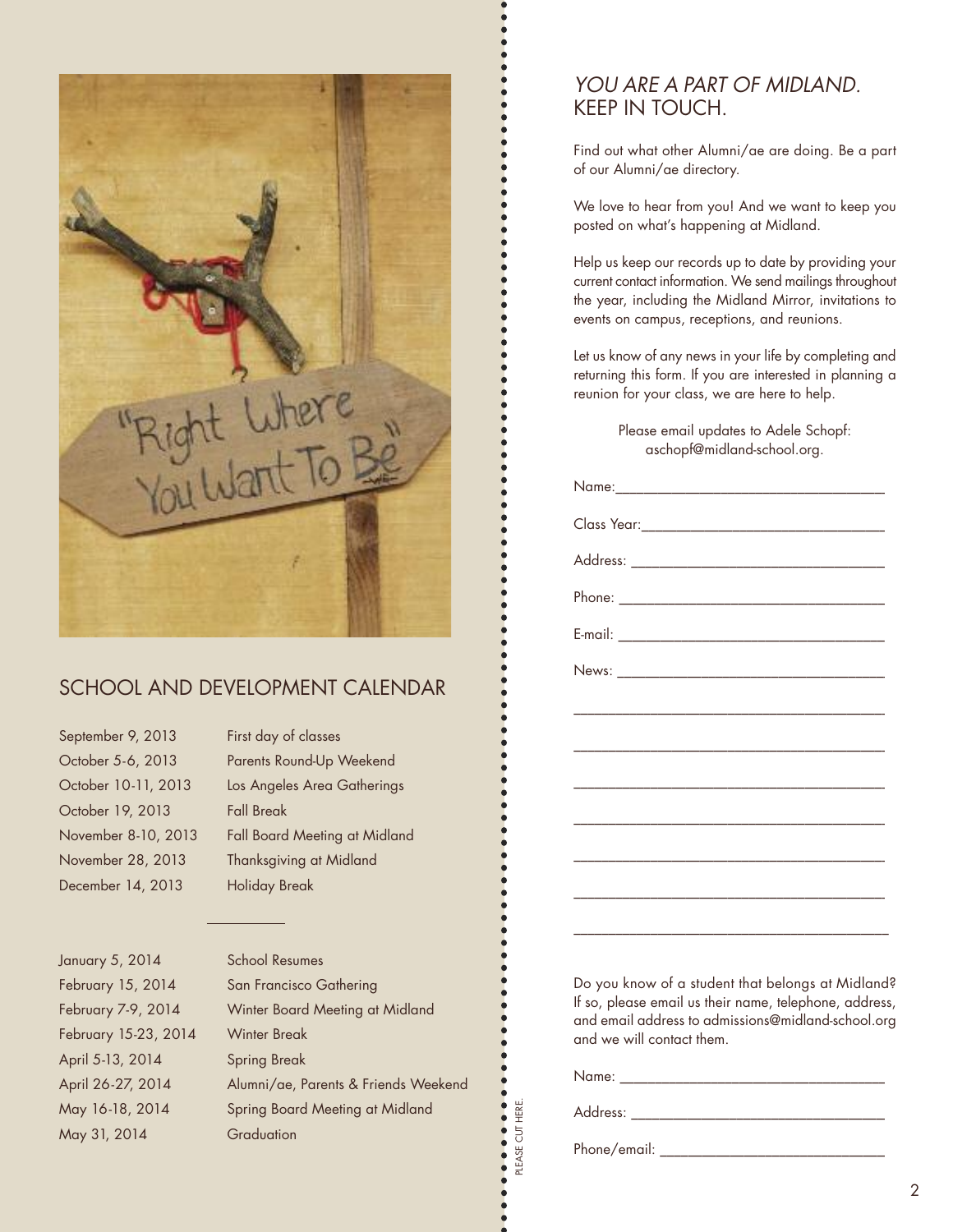# OUR DONORS

Midland recognizes and thanks the following donors during the 2012-13 fiscal year.Each gift directly impacts the life of students at Midland, and we are grateful for your generosity.

Rob Adams '85 Judith Clark Adams Nicholas Alexander '91 Nick Alexander '60 Bob and Brownie Allen In honor of Nathaniel Bainbridge Allen '89 Susan Allen Cindy Anders In honor of Peter F. Anders '63 Bryce Anderson '77 David B. Anderson '61 Rebecca and Ian Anderson '94 In honor of Rachael Anderson '87 Laureen and Jonathan Andrews '64 Anonymous Corrinna Aragon Yadira Arevalo Forest Atkinson '92 John Aufderheide Tony and Emily Thacher Ayala '90 Carole and Mike Babcock Shelagh Baird '96 Dennis Bales Robin Baral '99 John Bartlett '65 Dawn Michelle Baude Lisa Bell Claire-Laure Belt Jefferson Berry '73 Alison Bingeman and Noah Blough Joanna Bobbitt Perry J. Bolton '49 Steven Bouchard Ben Boynton '97 In honor of Sally and Mike Murray Richard and Claire Bradley Kimmis and Jill Brady Paul and Ann Brenner In honor of Barry Schuyler and Carl and Kathy Munger Lia H. Brewer '80

William E. Coleman '67 Alex and Leslie Cook A. Crawford Cooley Bob and Nancy Cooley Jon Cosby '63 Jonathan WB Cosby '63 In honor of Barney Currer '63 Winston Craven Will Creamer '72 Tim and Barb Crist Celia Cummings Ian and Lynda Cummings Andy Cunningham '85

Steven Garrett Pat Garvey Paul Gelles Ron and Gail Gester Tasslyn Gester '08 Liz Gilliam '87 In honor of Maddie Lauer Pat Jackson and Dan Gleich Global Impact Jeff and Lise Goddard Goodsearch Amy and Andy Graham Will and Marguerite Graham

The community of accepting people. You can't describe it, it's just a feeling of belonging. ~Gabe Cruz

Irene Cunningham William J. Currer '63 Peter Cushing '96 Beverly Cutler Skye and Sam Dakin '72 Wendy and Glenn Dasmalchi Bruce de Graaf '67 Ross DeChambeau '72 Scott DeChambeau '74 Andrew E. Dickinson '61 Will Dixon '85 Lucy Dobson James M. Dodds '53 Stephen Dodson '84 Matthew and Karen Dodson Dan and Pam Doiron Jon Domela '43 Greg Donovan In honor of Louise Chrimes Beth and Jim Dreyfuss '80 In honor of John Dreyfuss '52 Kit Dreyfuss William Dunaway Bill and Ann Duvall Jonathan Dwight '73 In honor of Bill Sarrett '73

Being part of a tradition instills a feeling of worth and importance. I wonder about others who have done, are doing, or will do what I do. ~Lilly Evans

John D. Brooks '50 Cooper Brossy '99 Frederic A. Brossy '46 Joe Brown '74 Grace and David Brownstein Deborah Bryant Jacqueline Bryant Barbara Bundy and Peter Duncan Bundy '49 Jason Burns '90 Margaret Butler Laura Camp '84 Jamo Campbell '64 Ed Carpenter '64 James O. Carson '63 In honor of Barney Currer '63 Christine Marshall and John Cawley Chevron Corporation Patrick Chose C. Diane Christensen Steve Cleaves Nannie and William Clough Carlos and Ingeborg Coelho

Joseph Esherick '60 Sheafe Ewing '50 John L. Fahey Eric D. Fahnoe '86 William P. Falvey '59 Robert J. Faux Christine and Steve Featherstone '78 Rachel Featherstone '11 Ronald Filbert '61 The Fillies Lynn and Felix Fischer Lou Fisher '44 Lauren and Roger Flannery Edward E. Ford Foundation Hannah Love Friedman Trip ly '74 Ryan Frisby '99 Heide and John Frost '86 In honor of the Class of '86 Milt Frye '62 Beatrice Fuller In honor of Eric Swain '63 John and Irene Gabriel Thomas

Margaret Groff Brack Hale '50 Roger and Elinor Hallowell Ted and Lorri Hamilton Durbin '85 Brad Hanada '97 Todd and Cassandra Hannahs Claire Hansen Richard Hartzell '66 Karen Harwell Phil Hasselijan Lynn Wakabayashi and John Hayward Thomas K. Hazlet '64 Lisa Fisher and David Held Craig Hendricks '72 Everett D. Hendricks '72 Carol and Warner Henry '55 Amy Hermann Newbold Herrick '59 Genevieve Herrick '97 Robert Herschler '47 Joseph Hitselberger '99 Brooks Hoar '40 Dee Hodge '70 Marguerite Hodge Dennis Holding '56 Wade Holland Preston and Maurine Hotchkis Walter K. Hotchkiss '44 Alfred M. Hoyt '53 Edward L. Hoyt '53 In honor of Henry Hoyt '49 Bobbi and Kenneth Hunter David T. Hunting '69 John S. Hunting '61 Don and Ginny Irelan Lauren Ivison '97 Karen and Si Jenkins Doug and Hayley Jessup Richard and Leticia Jiminez Maya Jochim Johansson '97 Don Johnson '61 John M. Johnston '86 Randy and Debbie Jones Sam Jones '70 Louis W. Jones, Jr. '45 Karen Jowers Dan and Donna Joyce Chae (Kevin) Young Jung '11 Gail Kaiser Susan Hoffman and Michael Kaplan Eric Karros The Oige Keane Memorial Fund In memory of Oige Keane Lynn and Dan Kellogg '69 Ogden E. Kellogg Dick Kelsey '40 Diane and Van Kelsey '70 Nancy C. Kelsey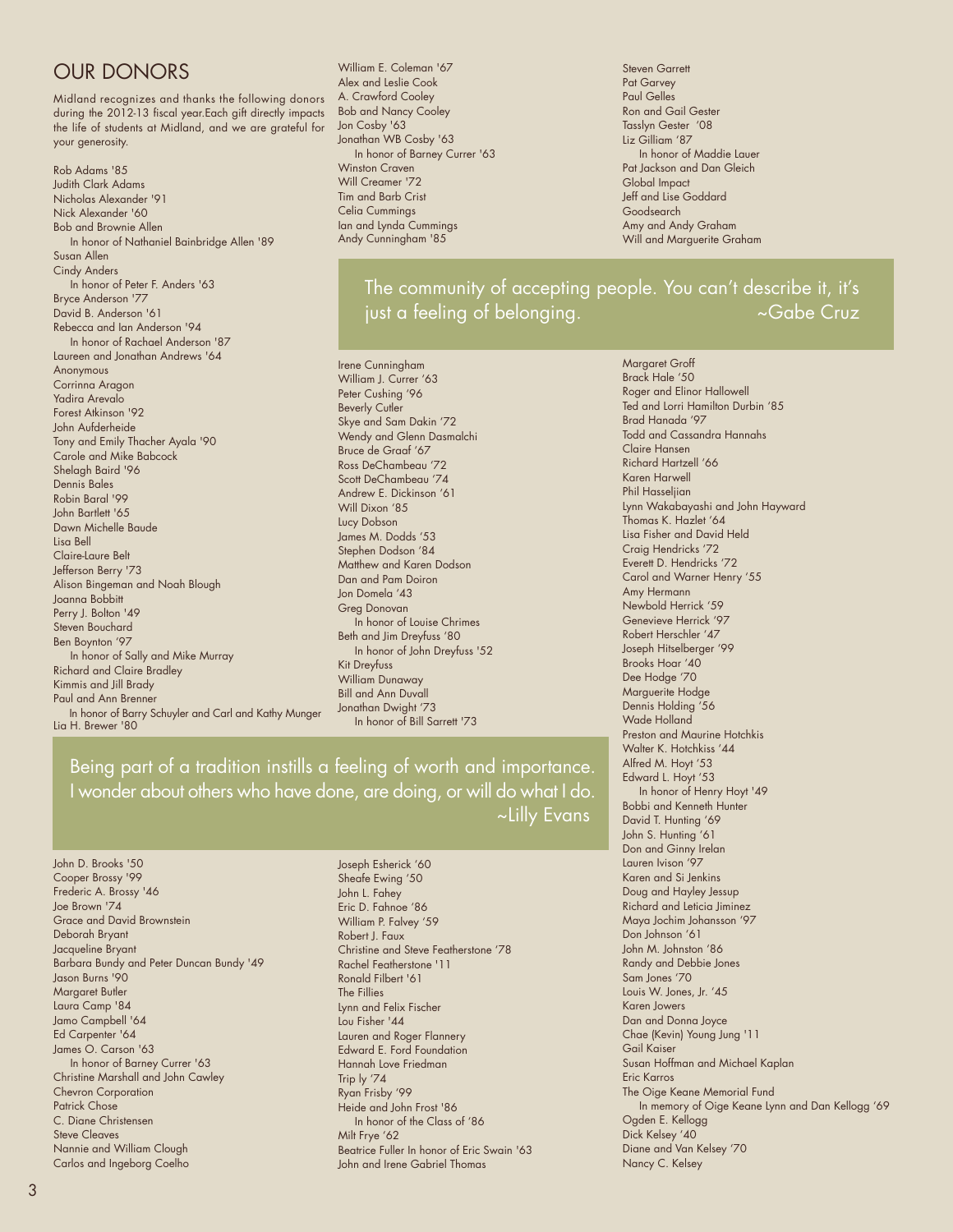Eric Kemp Michael and Mary Kay Kidd Sumiko H. Kim Karl Knapp Molly Kronberg '79 Mary Hall Kroninger In honor of Jay K. Nevin '93 Tom Kulog '67 Dan and Kathy Kunkle Don Kurtz '53 Peter LaBahn Sandro Lane '71 Ron and Leah Leavy Teri Lebow Vivian Lee '02 Chuck Lehman '52 Ken Lehman Kristine Lehmann '97 Winifred H. Lennihan Norman B. Leppo '45 David Levasheff '71 Jim and Kathryn Lino Leonard Lipman Edward H. Little '55 Frank W. Long Angel Lopez '71 Margarete Schmidt and Michael Lozito Lad Lynch '50 Mitch and Lynn MacAlister Timothy J. MacAlpine '57 Harry Madsen '56 Herb Paaren and Denise Marino Kenneth Marshall '70 James Martin '63 In honor of Barney Currer '63 James H. Martin '63 Judith and John Martin '66 Estate of Elise Mudd Marvin Hilary McCurry '87 Jenifer McCurry Katie McGrath<sup>'93</sup> Richard Melling '78 David Mellon '49 Knox Mellon '45 Elizabeth Merkin, current parent Tom Merrill '58 Kay and Ken Metherell '70 Michael Mihalas '83 Chapin Milbank '51 Gordon and Lisa Miller Linda Miller Nicholas and Nancy Miller Lloyd Mills Michael Mills Jack Mochnick Tom Mone '72

Victoria and Carl Murray '51 Curtis K. Myers Kathleen and George Myers '76 James Nevins '62 Marylois Nevins Gloria Northcote Jennifer Nuckton '84 Mbaukwu Nwakanma Ben Nyce '50 Ruric Nye '68 Joe and Alice Olla Susan Osova Paula Patterson Richard and Kathleen Phelps Joe Dean and Sue Phipps Edward Pike '65 Susan and Jack Pines Pat and Ginger Povah Caroline and William Press Mark Press '88 William Prince '68 David Provencio Elizabeth and Jim Quick '68 Scott Rayburn '72 Jamie Seborer and Ali Raymer '96 Robert Reeves '57 Ellie Reeves June and Gene Richey Buford Roach Chris Roach Shayna Rockwell Barry and Hilda Rodgveller Helen and Bill Rogers Hugh Rose III '56 Alan and Georgina Rothenberg Richard and Julie Rothenberg Diana and Allen Russell Christine Ryan David Salter In honor of Yvonne Salter Rick Sawyer '70 Ross Scarano Gunther and Jo Ann Schiff '44 Ann Seban David Selman '68 Meredith Sen '98 Robert Shafer '54 Robert and Madrene Sharkey Tom Shoup '57 Ben Sias '70 Diana Simonds Hallett E. Smith '61 Peter S. Smith '51 Mrs. A. Warren Smith, Jr. Bruce Smitham Susie Snow

# Midland is deeply embedded with traditions that beautifully conflict with the modern world. ~Tasslyn Gester

Dian Montoya Peter Moock '64 Melissa Moore Consuelo Moreno '93 Peter Morgan '62 Jeffory Morshead '48 Frank B. Mosher, Jr. '47 Ernst Mueller '57 R. Joris Mueller '52 Kristine and Robert Muller '65 Laurie and Ben Munger '79 Miguel and Gloria Murillo Jane C. Murray

#### Chuck Sorensen

Eve Southworth Edward R. Squibb Tom Storm Laura Linda and James Strickland Frieda Struebing Dave and Jill Swabash Eric Swain '63 Linda Sommers and John Swain '87 SYV Riders Nik Reed and Nicole Tamaribuchi Melissa Tarafa Annie L. Tate

![](_page_4_Picture_6.jpeg)

### THE MIGHTY OAKS CLUB

Support Midland's future and ensure that students with motivation and promise have opportunities for an educational experience unlike any other.

Special thanks to these Midland alumni, alumnae and friends who have shared their intention to provide a legacy gift to carry on the Midland tradition.

> Peyton T. Carr '62 James E. Cooley '49 Jonathan W.B. Cosby '63 Harry E. Cross '62 James M. Dodds '53 Katherine Rich Dreyfuss Ronald C. Filbert '61 Frederick A. Frye '52 Wm. Brackenridge Hale '50 Karen Harwell Dennis L. Holding '56 Walter K. Hotchkiss '44 Nickels Huston '72 Paul B. Kunasz '60 Peter LaBahn Dr. and Mrs. Thomas Lincoln Eric L. Malnic '54 Garry and Janamarie McAllister Knox Mellon '45 R. Joris Mueller '52 Ben Nyce '50 Scott Rayburn Allen and Diana Russell Jean Schuyler Robert E. Shafer '54 Heather and Allan Wentworth '62 Frank W. Wentworth '62 Susan Zalon and Ronald I. Green

Help future generations of students and create a legacy of inquiry, self-reliance, and appreciation of life's fundamental joys and challenges.

For more information please contact Rebecca Anderson at randerson@midland-school.org or (805) 688-5114. Visit www.midland-school.org/plannedgifts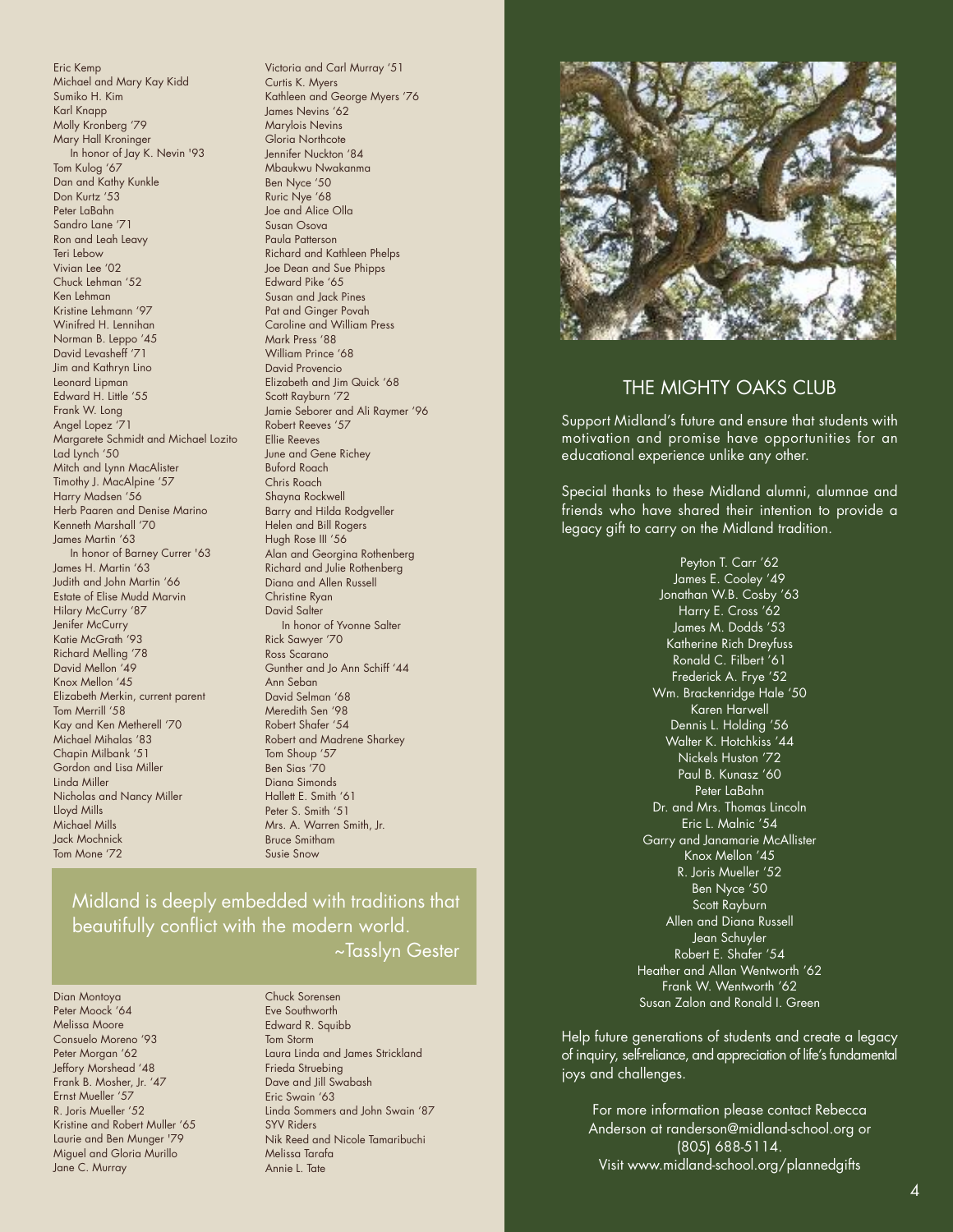Annette and Dave Taylor '51 Deborah Temple John and Caroline Thacher Tony and Anne Thacher Cymbre Thomas '03 Oakleigh B. Thorne '49 Chase Thornhill '99 Geoff Thorpe Timothy Tibbits '67 Henry D. Tiffany Ted Towne '71 John Treanor '58 Suzi Trubitz David C. Twichell '68 Philip and Karen Van Horn Dan and Dianne Vapnek Susanna Vapnek '91 May Ola Walker Michael Walker, Jr. '00 Andy Wallace '61 Leslie and Howard Weiman '60 Andrew B. Weiss Joy Welty Heather and Allan Wentworth '62 In memory of Harriet and William Wentworth Barrett Wetherby '47 Kristian D. Whitten '66 Scott H. Whittle '70 William L. Wigmore '49 George M. Wilbur '54 Ken and Donna Williams Warren B. Williamson '46 Lisa Bell and Tom Williard Mason Willrich '50 Bill and Susan Wilmer '58 David M. Winsor '87 Ray W. Winterhalter '45 William C. Winterhalter '43 Karl Wolf '60 Juliana Wong '94 Guy A. Wood '48 Robert B. Woodroof Jane Woodward Stephen D. Woodworth '63 In honor of Barney Currer '63 Charles Wright '64 Emmet Yeazell '13 Ruth Fisher and Stephen Yeazell Barbara T. Young Peter B. Young '56 William C. Young '47

*Please note: We've made every effort to list you as you desire. If we have made an error or an omission, please let us know.* 

![](_page_5_Picture_2.jpeg)

# A LOVE OF THE OUTDOORS: PROTECTING MIDLAND'S NATURAL HABITAT

Adjacent to both the Sedgwick Reserve and the San Rafael Wilderness Area, Midland's canyons and oak-dotted hillsides have offered refuge for plants and wildlife such as black bears, bobcats, and coyotes. Working with the Trust for Public Land and the Land Trust of Santa Barbara County, in 2010 the school protected the land with a conservation easement that will permanently prevent development of this wildlife corridor.

Midland actively manages cattle grazing by protecting riparian areas in the Alamo Pintado drainage and surrounding springs in the foothills of the San Rafael Mountains. Working closely with ecologically minded cattle lessees and raising our own grassfed beef has helped Midland manage grasslands that had been degraded by invasive non-native grasses and severe grazing over the last 100 years. We are the grateful recipient of multiple grants from the Natural Resource Conservation Service, enabling significant improvements to the Midland property and farm.

We take seriously our role as a steward of these 2,860 acres and work daily to protect our water, air, soil, and cultural resources. We are proud to share our property with guests and friends that join us in our commitment to land conservation, and who enjoy the distinctive opportunity to hike and ride horseback in an unmatched mosaic of Chaparral, Blue Oak Woodland, and Serpentine outcrops.

Midland recently partnered with the Santa Barbara Trails Council to rebuild miles of trails in Birabent Canyon. Unlike any other private ranch in the Santa Ynez Valley, Midland allows hikers free access to more than 35 miles of trails. While visiting, you may have the pleasure of seeing the rare Santa Barbara Jewel Flower.

Our land stewardship practice requires constant work, and we take immense pride in our commitment to protecting and being part of the ecotone where the Santa Ynez Valley meets the San Rafael Range.

When you use the trails, simply fill out a form online at www.midland-school.org under 'About Us' or fill out a permit on campus each time you visit the property.

![](_page_5_Picture_10.jpeg)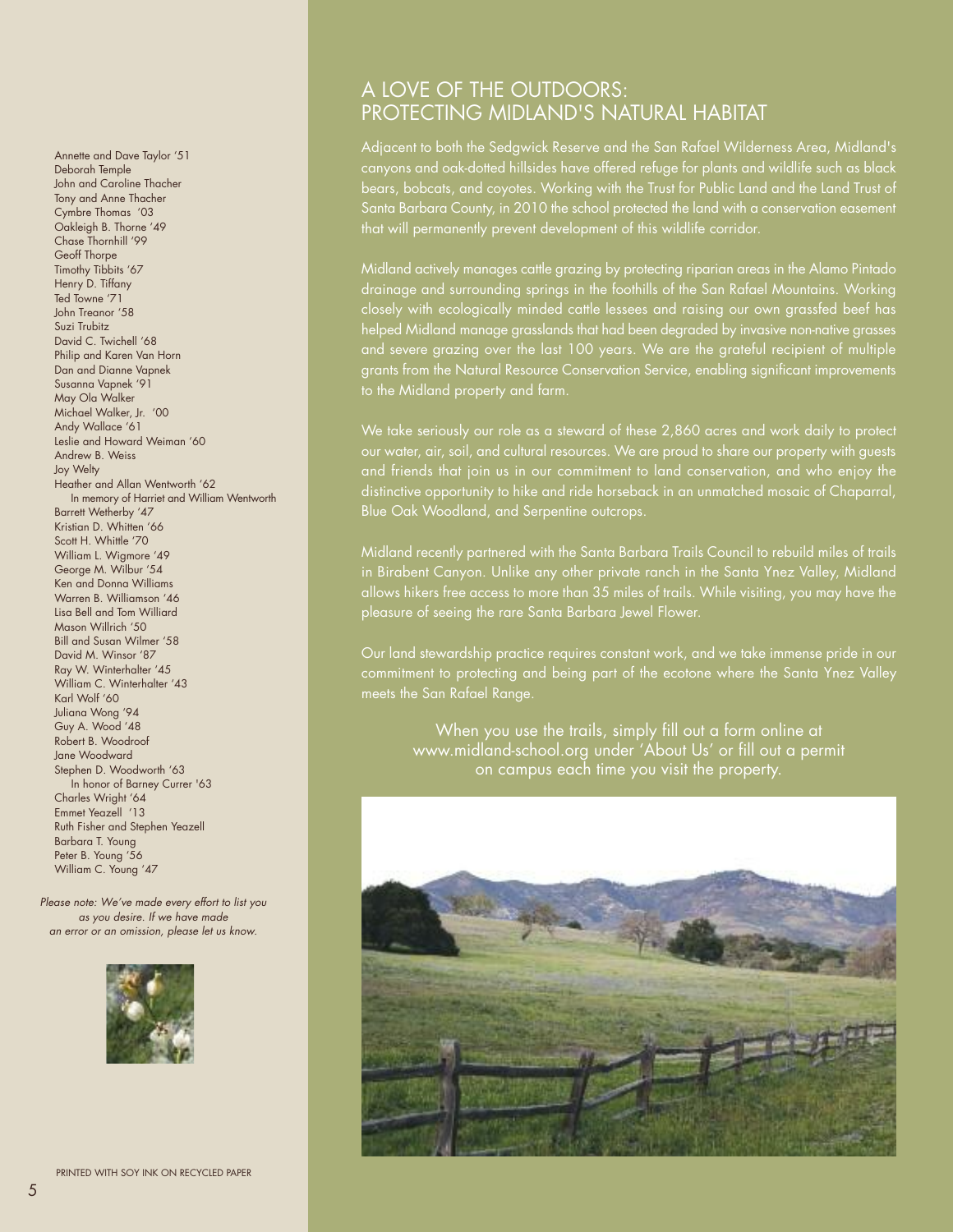### MIDLAND AT A GLANCE

4 to 1 Student to teacher ratio

8 Number of Heads of School in Midland's history

10 Acres in our organic garden

> 10 Average class size

12 Average number of books read in humanities classes per year

20 Faculty members who live on campus

> 35 Miles of trails and dirt roads on our campus

40-50 Range of yearly percentage of families that receive need-based financial aid

81 Years that Midland has been a college preparatory boarding school

400 Heads of lettuce grown each week

2,860 Number of acres on which our campus sits

### Midland graduates from the Class of 2013 are attending:

Lehigh University Guilford College California State University, East Bay Allan Hancock College College of the Atlantic Tulane University Wells College Tufts University Massachusetts College of Pharmacy & Health Sciences Rensselaer Polytechnic Institute Hampshire College Howard University Wellesley College

Kenyon College (2) University Honors Program, Montana State University, Bozeman The Evergreen State College Bates College Humboldt State University Southern Maine Community College Hampshire College College of the Atlantic Santa Barbara City College University of California at Los Angeles

![](_page_6_Picture_15.jpeg)